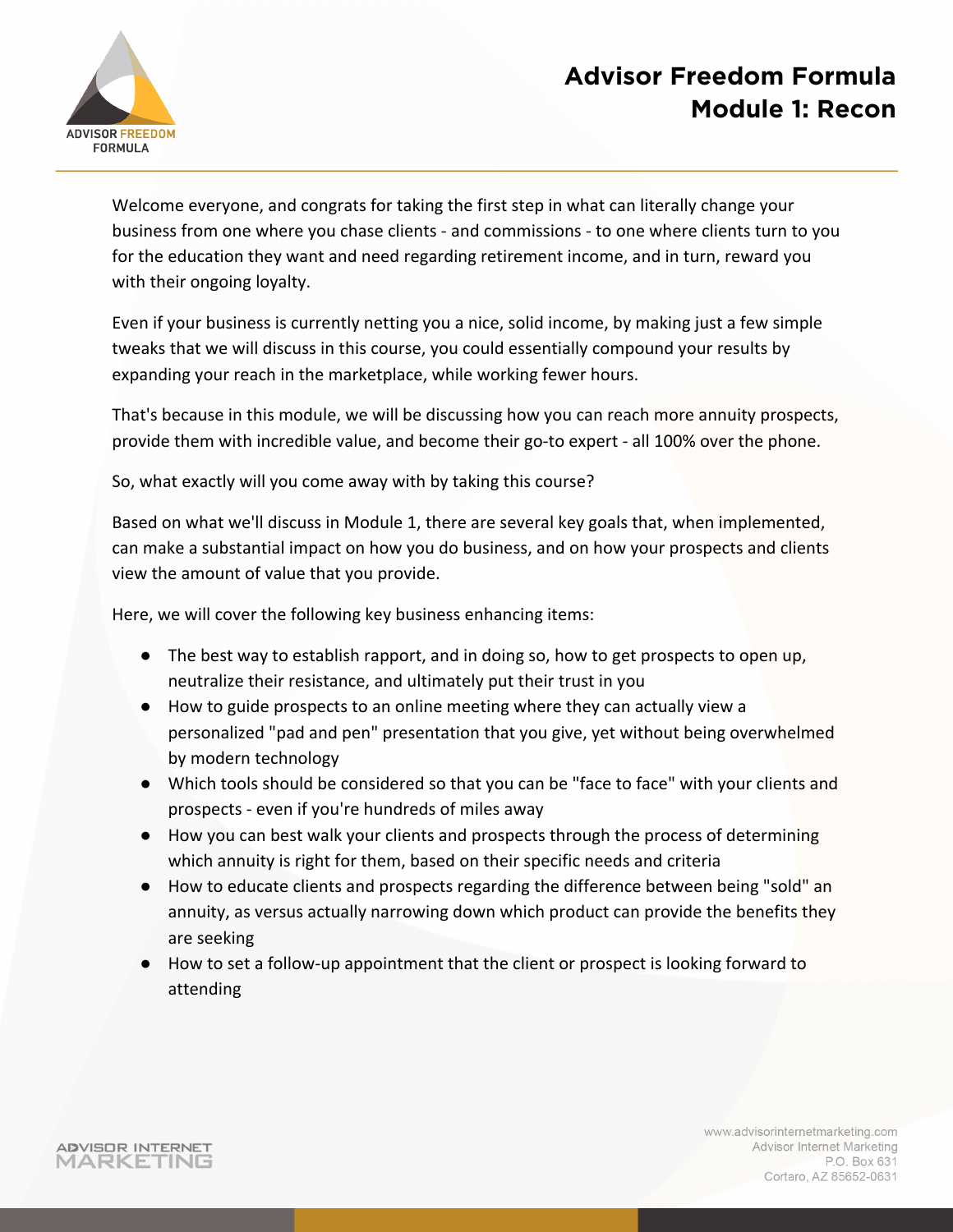

Before we move full steam ahead here, though, there are some compliance-related details that need to be mentioned. First and foremost, as an insurance or financial professional, there are specific compliance guidelines that you need to follow in your business.

However, because we at Advisor Internet Marketing aren't your compliance department, it is important that you ensure that you and your team follow the specific guidelines that pertain to your state, and to your company. With that in mind, don't take shortcuts, and be sure that you remain within your compliance parameters.

That being said, though, once you know and understand our program a bit better, you may feel - as we at Advisor Internet Marketing already do - that using the process we're about to show you could actually make you more compliant with the new DOL fiduciary rules than by using the old system.

One key reason is because this system - unlike most others - helps clients and prospects to understand WHY they are buying an annuity, as versus only showing them WHAT it is they're purchasing.

As an additional "housekeeping" note, the Advisor Freedom Formula was created with the intent of empowering that advisors who partner with us...and the best way to ensure that this system is a win-win for everyone is to work respectfully with our team members here at Advisor Internet Marketing.

#### **The Advisor Freedom Formula's R3 Method**

The Advisor Freedom Formula consists of four components. Each one is designed to get you up to speed on how to enhance the value you offer, essentially setting yourself apart - even from a current advisor that a client or prospect may already be working with.

In Module 1: Recon, you will learn how to build a strong rapport with a lead, while also transitioning the individual to their computer in order to provide them with an enhanced and value-building presentation. Here you will also learn how to obtain the information that is needed from the prospect in order to create a stronger presentation for your follow-up meeting.

Once you've completed Module 1, you'll be ready to move on to the bulk of the Advisor Freedom Formula, which includes:

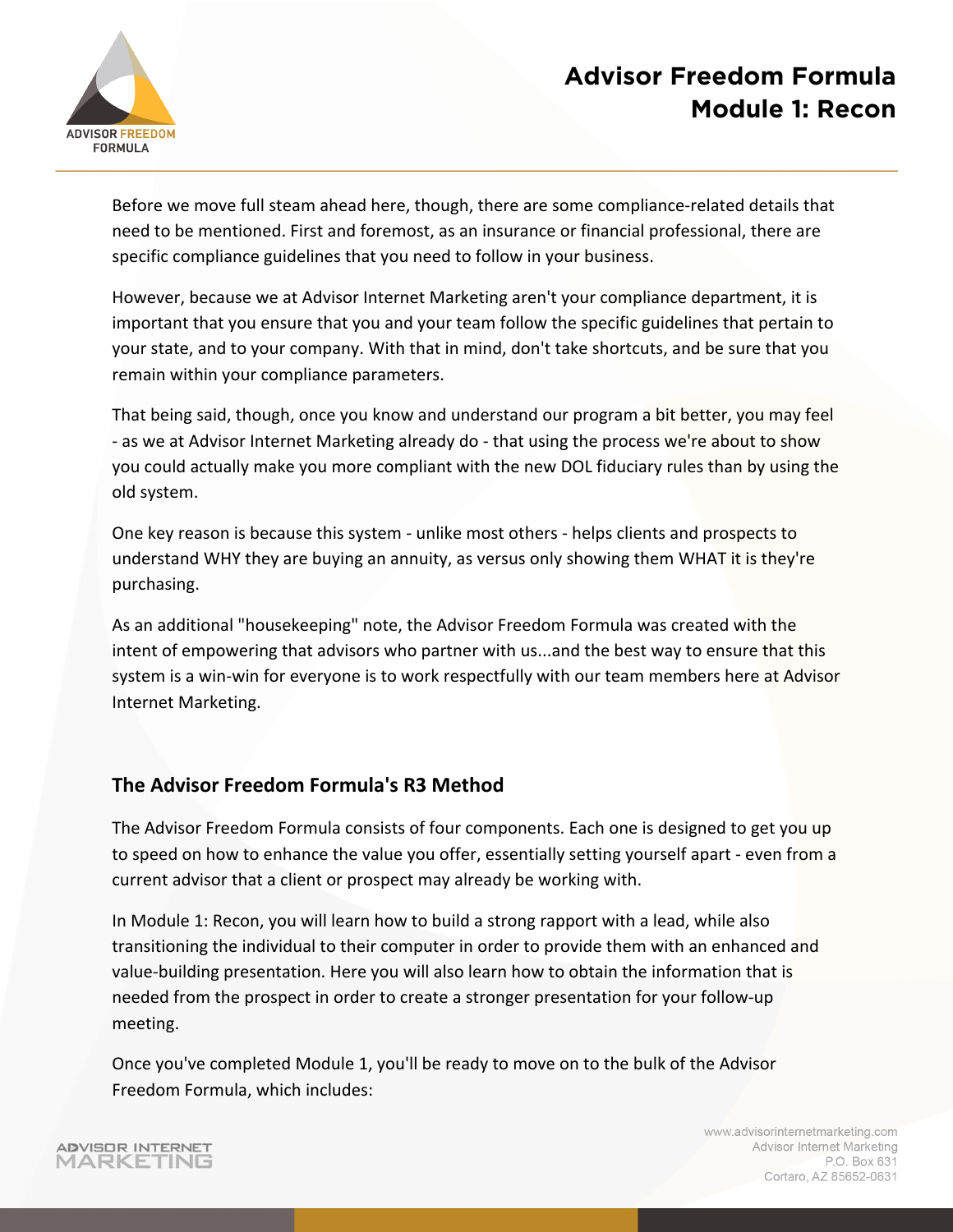

- Module 2: Rank After you've completed Module 2, you will have a clear path to showing clients and prospects the top 3 to 5 annuities that may best fit their particular
- Module 3: Recommend In Module 3, Recommend, you will learn how to narrow down your recommendations so that the client or prospect is ready and willing to take the next step.

The first three modules of the Advisor Freedom Formula are referred to as the R3 method - and by utilizing this method, your business will never be the same.

Why does the R3 method work so well?

Because it is a simple and effective virtual sales process that can provide you with the best way to acquire clients by demonstrating your expertise, as well as building trust, providing value, and ultimately helping them to achieve their goals upfront.

Think about it. Most people, once presented with an annuity by their insurance or financial advisor, will try to learn more about that product on their own. Unfortunately, though, because these individuals will likely have numerous questions that aren't getting answered, they either end up buying the wrong annuity (and finding that out too late), or they end up doing absolutely nothing at all. This, too, can be detrimental.

But research has shown that people are happier in retirement when they have their core expenses covered by some type of guaranteed income source for life. And what are the primary income sources for most retirees?

Typically, they are:

- Social Security
- Pension Benefits, and / or
- Income from an Annuity

And, while most people don't have a whole lot of control over how much they will get from the first two income sources, what they choose in terms of an annuity can make a tremendous difference in their lives. Therefore, they want to work with an annuity advisor that they trust.

Why shouldn't that advisor be you?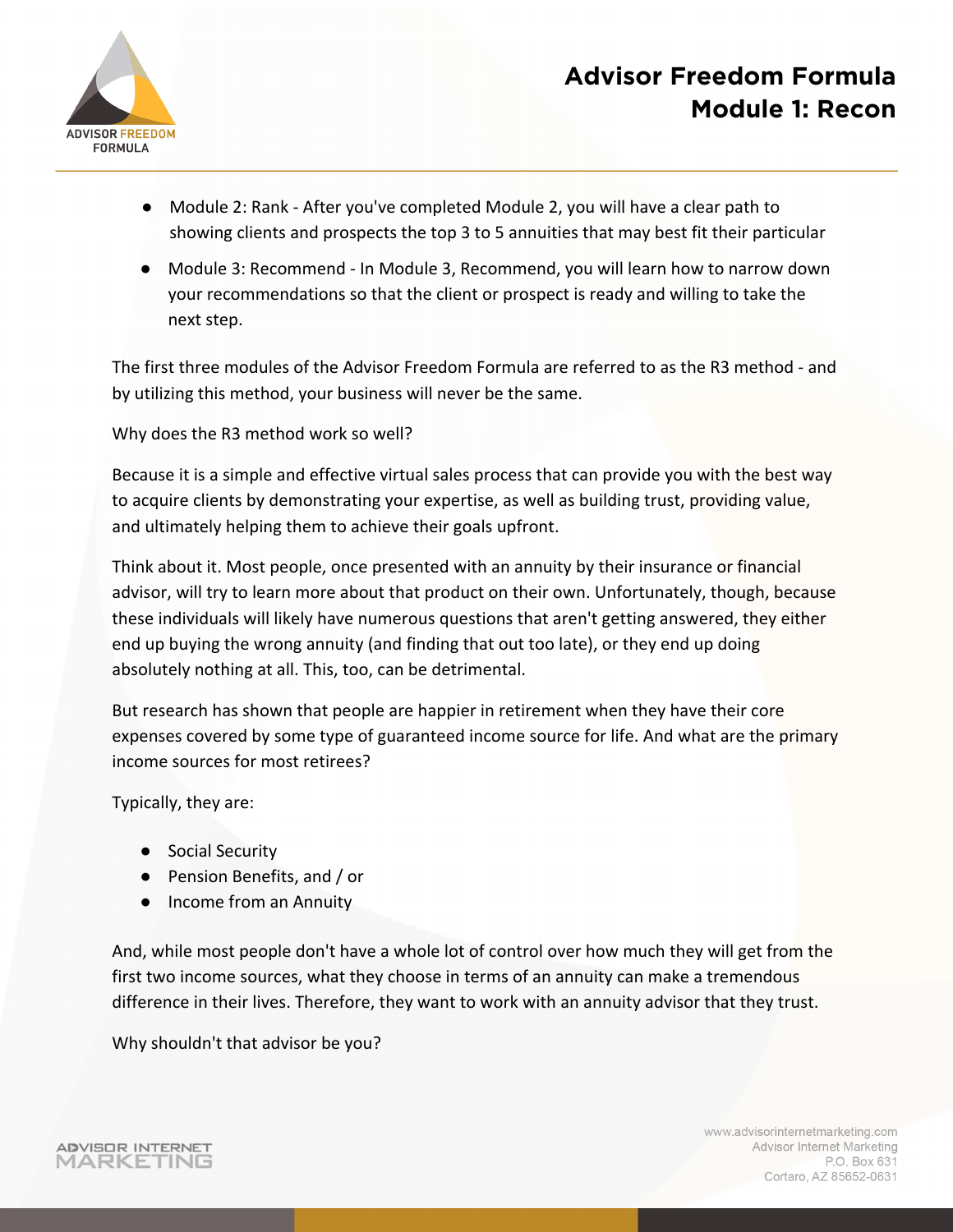

#### **How Can the Advisor Freedom Formula Help You Become** *That* **Trusted Advisor?**

Let's take a look at how you can become THE trusted advisor for your clients. Here, we first need to consider that a client or prospect will typically want one or more of the following benefits in an annuity:

- Protection of their principal
- A reasonable rate of return (which could be higher, or could be lower in conjunction with protection of principal)
- Income (either now or later)

Unlike other advisors who simply discuss annuities, using the digital tools you now (or soon will) have access to, you will be able to move the client or prospect through your presentation, ultimately showing them the annuity that is right for them...and WHY it is so.

In our example, let's say that the individual you are working with is a 61-year-old female who presently has \$500,000 in an IRA account. Her current advisor is recommending that she transfer these funds into the Jackson National Perspective ll variable annuity.

Unfortunately, even though the advisor touched on the fact that the annuity has some fees, he did not provide this individual with any basis for how those fees compare to other annuities that are also available to her in the market place. Nor did he show her the difference in annual income received - which can be significant - between the Jackson National annuity and other available products.

#### *But you can.*

By sharing your computer screen with her, you can easily provide her with in-depth details on how much income she can anticipate from various annuity choices, as well as other key data, such as:

- How income can increase, based on the start date
- Fees / Rider Fees
- Length of the Annuity's Contingent Deferred Sales Charge (Surrender Charge)

And you can do this while asking why she would consider going with the annuity her advisor recommended, when there are other options that offer lower fees, and higher income payouts - especially when considering a possible 20-year retirement time frame.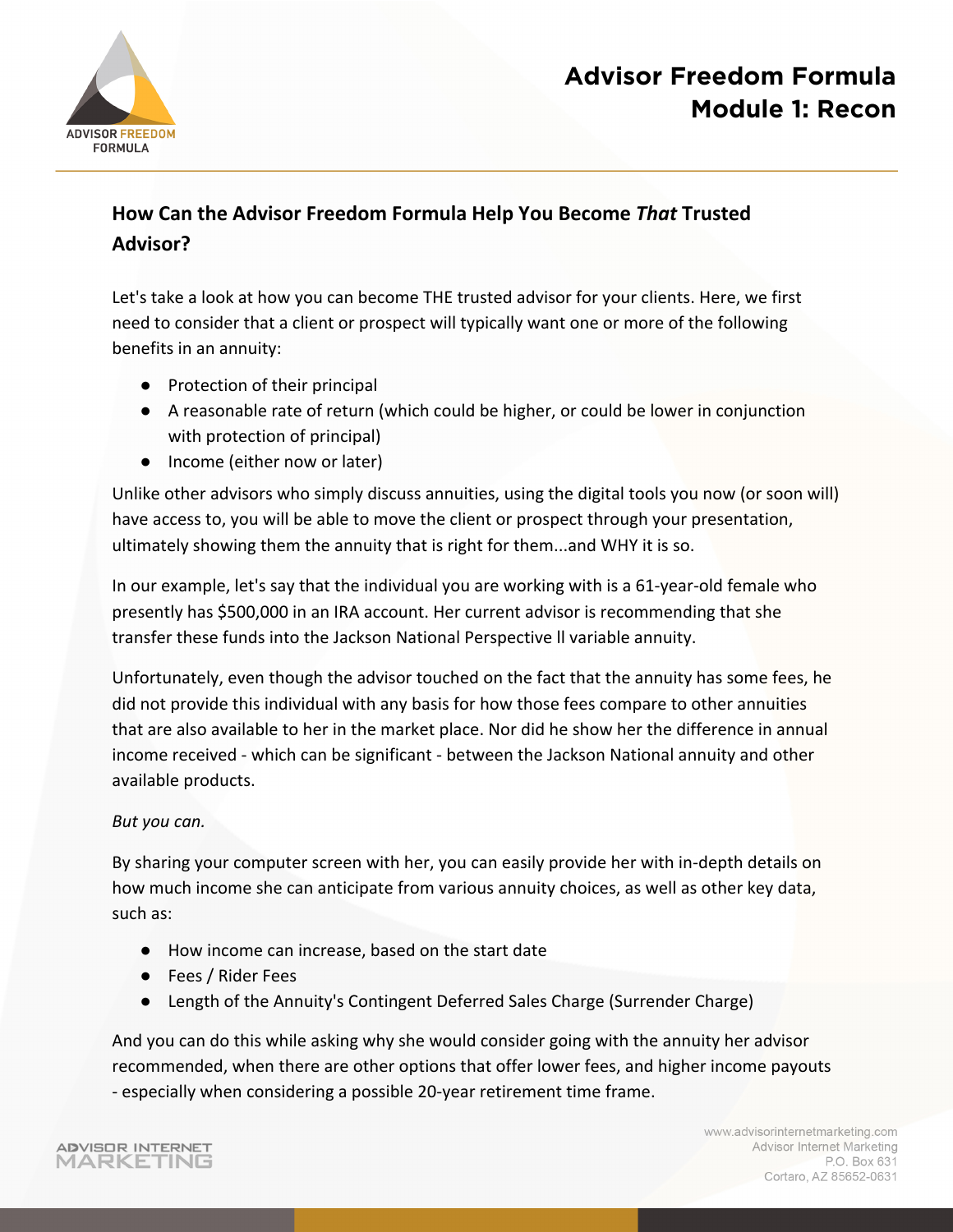

| <b>Proposed Annuitant</b>                        | <b>Defer Income</b> | $\Omega$                 | year(s), to Age 61 |                                                        |                                               |                    |                    |                           |                             |
|--------------------------------------------------|---------------------|--------------------------|--------------------|--------------------------------------------------------|-----------------------------------------------|--------------------|--------------------|---------------------------|-----------------------------|
| <b>Date of Birth</b>                             |                     |                          | or Age 61          |                                                        |                                               |                    |                    |                           |                             |
| <b>Spousal Annuitant</b>                         |                     |                          |                    | <b>Highest Guaranteed Benefit:</b><br>\$25,500         |                                               |                    |                    |                           |                             |
| <b>Date of Birth</b><br><b>Issue State Texas</b> |                     |                          | or Age             |                                                        | <b>Lowest Guaranteed Benefit:</b><br>\$19,750 |                    |                    |                           |                             |
|                                                  |                     |                          |                    |                                                        | Solve for annual quaranteed income of         |                    |                    |                           |                             |
|                                                  |                     | ۰                        |                    |                                                        |                                               |                    |                    |                           |                             |
| <b>Initial Deposit</b>                           | \$500,000           | C Qualified              |                    | Non Qualified                                          |                                               |                    |                    |                           |                             |
| Calculate Now!                                   |                     | (  Filter Selection  ) . |                    | Guaranteed Lifetime Income displayed: Monthly @ Yearly |                                               |                    |                    | <b>Annuity Type:</b>      | Fixed Indexed<br>۰          |
| ⊟<br>Insurance<br>Company                        | Rating              | <b>CDSC</b>              | Rider<br>Fees      | Rider<br>Name                                          | <b>Stacked</b>                                | Starting<br>Age 61 | Starting<br>Age 62 | <b>Starting</b><br>Age 63 | <b>Notes</b>                |
| <b>N</b> Alonz                                   | $A +$               | 10 years                 | 1.20%              | <b>LAC ROOM &amp; COVE CONO.</b>                       | No                                            | \$25,500           | \$26,800           | \$28,100                  | IMPORTANT NOTE: 3.          |
| Great American                                   | Α                   | 10 years                 | 1.05%              | Simple Income Option                                   | No                                            | \$25,500           | \$27,285           | \$29,070                  | Custom 10: no MVA i         |
| Alianz                                           | $A +$               | 7 years                  | 1.05%              | Core Income (Option 1)                                 | No.                                           | \$25,000           | \$26,750           | \$28,500                  |                             |
| Global Atlantic                                  | A-                  | 10 years                 | 0.95%              | GLIB Income 150+                                       | Yes                                           | \$24,600           | \$25,200           | \$29,025                  | Company formerly kn         |
| Ahanz                                            | A+                  | 10 years                 | 1.20%              | Income Maximizer (Opt.                                 | Yes                                           | \$24,000           | \$26,160           | \$27,600                  |                             |
| Great American                                   | A                   | 10 years                 | 0.95%              | IncomeSecure 2%                                        | No                                            | \$23,460           | \$25,648           | \$27,907                  | Domestic partner reco       |
| American Gen                                     | A                   | 10 years                 | 1.10%              | Lifetime Income Plus                                   | Yes                                           | \$23,000           | \$25,380           | \$27,840                  | <b>Limited Distribution</b> |
| American Gen                                     | А                   | 10 years                 | 1.10%              | Lifetime Income Plus Mul                               | Yes                                           | \$23,000           | \$23,970           | \$24,960                  | Limited Distribution        |
| Great American                                   | A                   | 7 years.                 | 0.85%              | <b>Income Defender</b>                                 | Yes                                           | \$23,000           | \$25,850           | \$28,800                  | Domestic partner reco       |
| Great American                                   | A                   | 10 years                 | 0.95%              | IncomeSecure                                           | No                                            | \$23,000           | \$25,145           | \$27,360                  | Domestic partner reco       |
| Great American                                   | A                   | 7 years                  | 0.95%              | IncomeSecure                                           | N <sub>o</sub>                                | \$23,000           | \$25,145           | \$27,360                  | Domestic partner reco       |
| Lincoln Financial                                | A÷                  | B years                  | 0.95%              | Lifetime Income Edge (B.,                              | Yes                                           | \$23,000           | \$25,415           | \$27,254                  | Rider Cost Guarantee        |
| Lincoln Financial                                | $A+$                | 10 years                 | 0.95%              | Lifetime Income Edge (B.,                              | Yes                                           | \$23,000           | \$25,662           | \$27,518                  | Rider Cost Guarantee        |
| Lincoln Financial                                | $A+$                | 7 years                  | 0.95%              | Lifetime Income Edge                                   | Yes                                           | \$23,000           | \$24,675           | \$26,460                  | Rider Cost Guarantee        |
| Lincoln Financial                                | A+                  | 9 years                  | 0.95%              | Lifetime Income Edge                                   | <b>Yes</b>                                    | \$23,000           | \$24,675           | \$26,460                  | Rider Cost Guarantee        |
| Minnesota                                        | A+                  | 9 years                  | 1.15%              | Achiever Lifetime Income                               | Yes                                           | \$23,000           | \$25,380           | \$27,840                  | Limited distribution        |

As you move forward in your presentation, you can also re-iterate the highlights of what you've discussed, as well as the key goals and needs that the client / prospect has shared with you, such as:

- Other money they may have to contribute to an annuity
- Their primary reason(s) for considering an annuity
- What they have or have not done to try to fill any income "gap" that might exist between their anticipated expenses in retirement and their income amount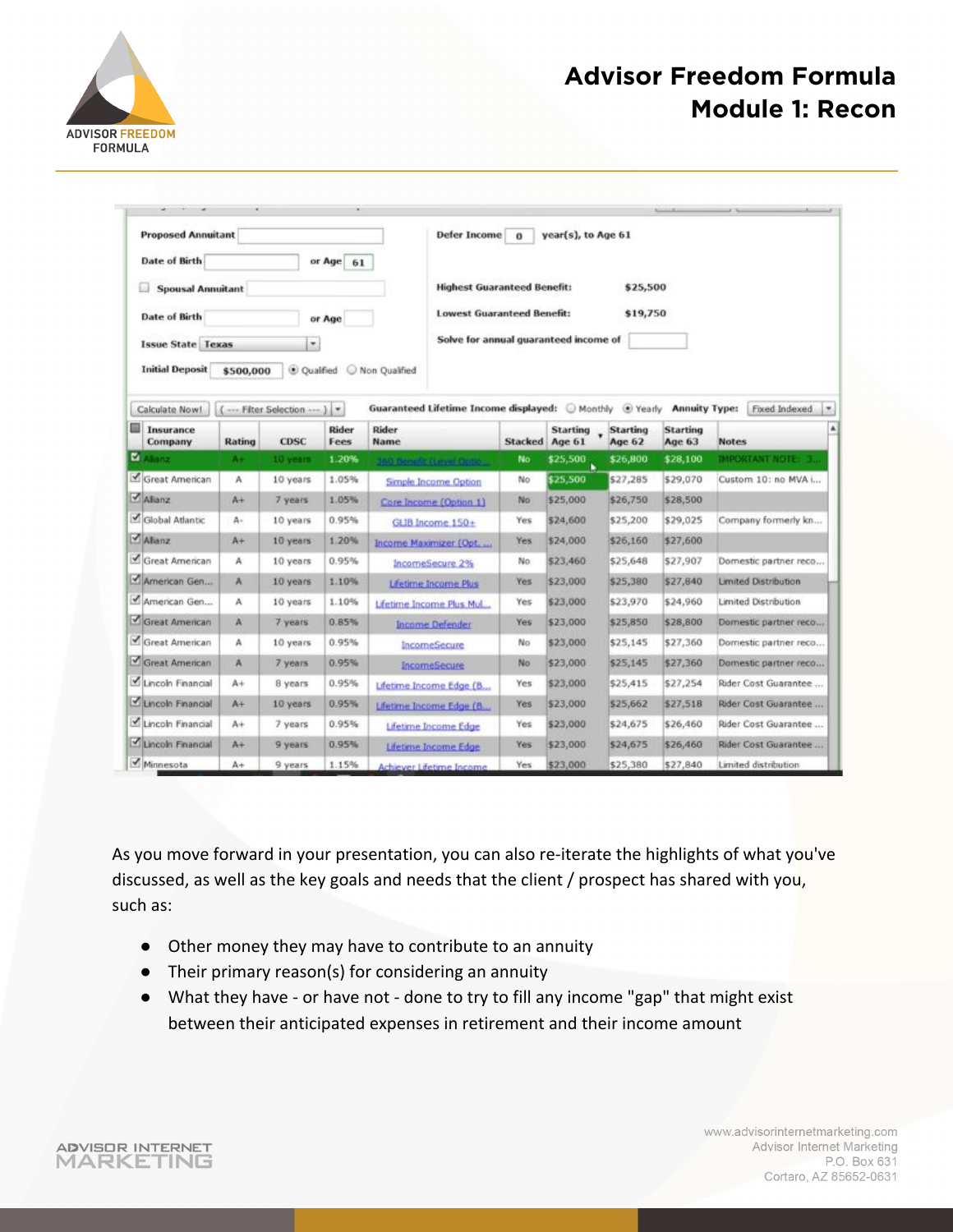



In order to give a more personalized annuity recommendation, it will typically be necessary to set up a follow-up appointment with your client or prospect. In doing so, let them know that you need some time to go over the details regarding their situation, and to come up with the best retirement income generating strategy for them.

Then, prior to your next appointment, by sending the client or prospect a video email that recaps the information you discussed, as well as information about what you will be going over, you can re-state the benefits of your advice.

#### **Are You Using the Right Tools of the Trade?**

Regardless of what industry someone works in, having the right tools of the trade can improve the speed, quality, and overall value of the business that is produced. They can also have an impact on overall revenue generated.

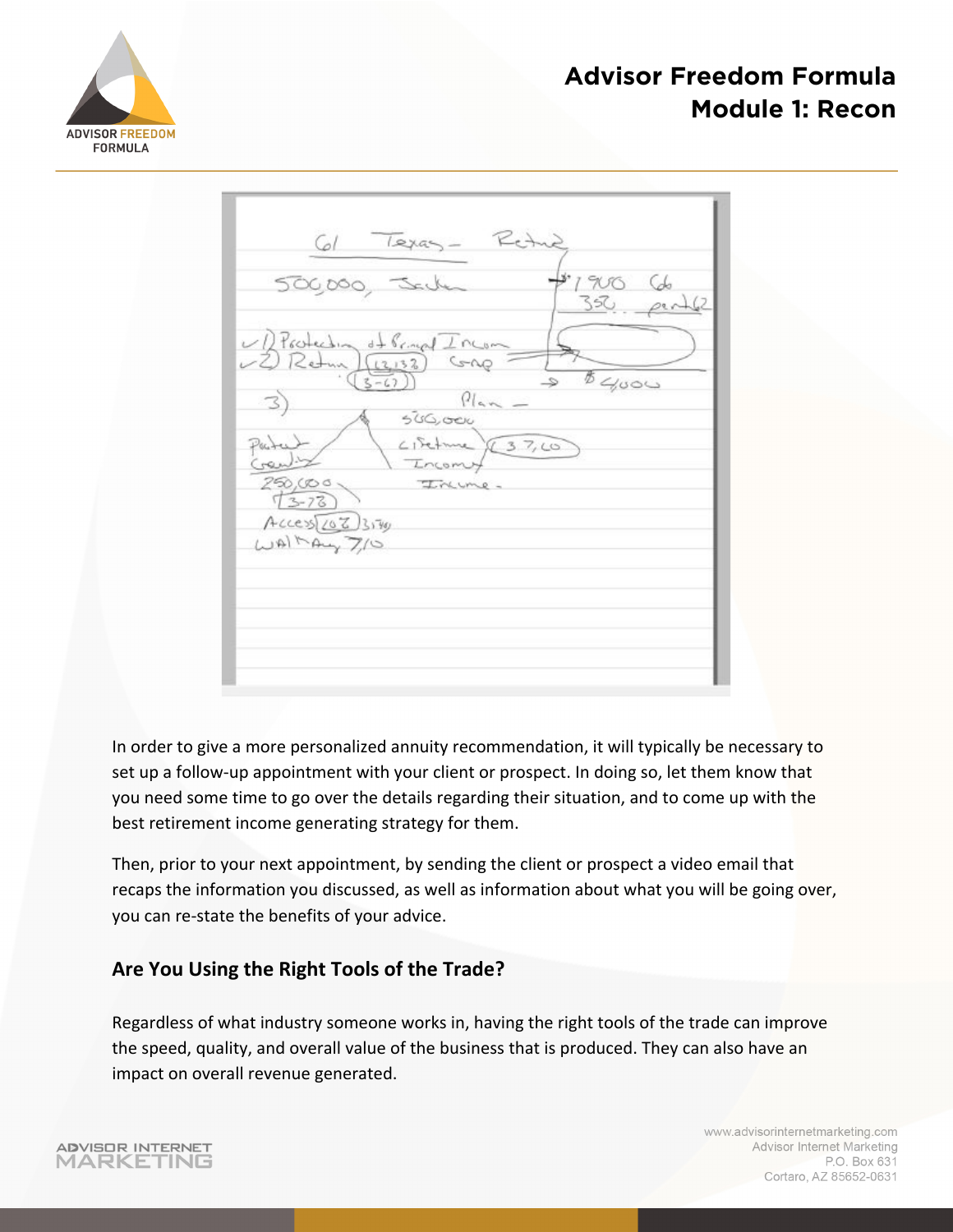

In the case of the Advisor Freedom Formula, the tools that you will need are not expensive but they are necessary in order to move forward. When you use the Advisor Freedom Formula, you'll learn how to use some or all of the recommended tools so that you can increase your business in less time - regardless of where your clients or prospects are physically located.

By showing your prospects and clients how to potentially put more money in their pockets and by demonstrating value in advance, people are much more apt to move forward with your recommendations - and to refer others to you, as well.

#### **Successful People Take Massive Action**

Before we go, there are a couple of action steps that you'll need to take in order to better ensure your success with this process. Even though knowledge may be considered power, knowledge without taking appropriate action is basically worthless.

In addition, learning by actually doing will help to make any new process easier. So, as we move forward, be sure that you complete the following action steps:

- Complete our questionnaire. This helps us get to know you better, so that we can provide you with the best, most efficient assistance in increasing your business.
- Join our private Facebook group, so that you have first-hand access to a community of advisors who are already having success with the Advisor Freedom Formula, as well as access to our team for additional support.
- Sign up for Joinme.com a screen-sharing online platform, and key tool in this process and be sure to practice using it with a spouse, friend, or colleague.
- Purchase a digipad, another necessary item for your success and also practice using it so that your future presentations with prospects and clients becomes second nature to you.
- Sign up for the Living Benefits Calculator the tool that will allow you to quickly and easily compare annuity benefits with your clients - and be sure to mention our promo code when you do, so that you can obtain this tool at a discount.

It is also important to take these action steps sooner rather than later, as according to Anthony Robbins, "The path to success is to take massive, determined action."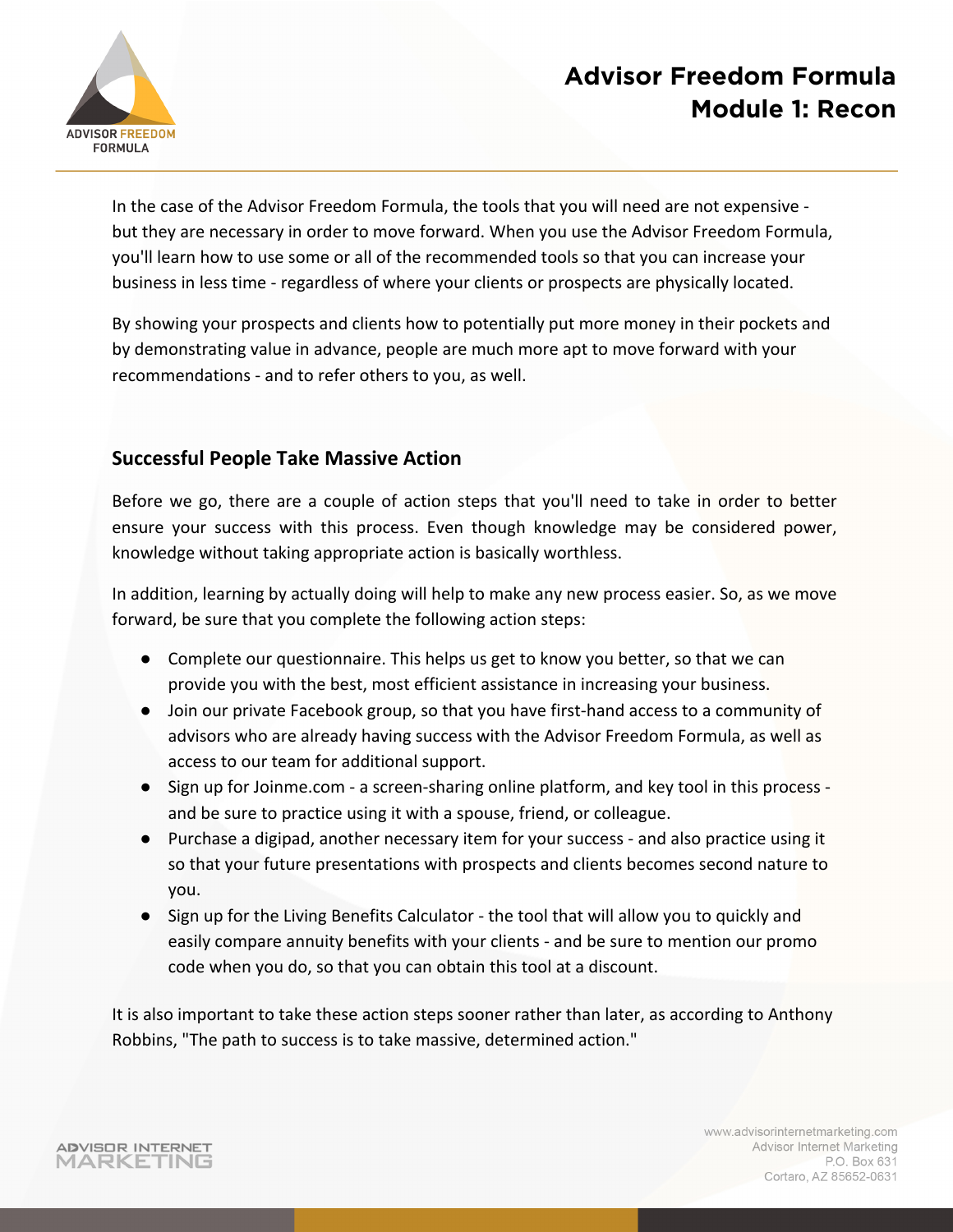



While we've covered some key concepts in Module 1, this is really just the proverbial tip of the iceberg. Moving forward, just some of what you'll learn in Module 2: Rank, includes the following:

- The RIGHT way to use online tools and software, without overwhelming your clients and prospects - with without potentially costing yourself business
- The best way to compare annuities without sounding like thousands of other advisors in the market (here we will reveal the two most important things that really matter in this process, as well as what you can leave out so that you don't end up bogging down a potential sale)
- How you can literally get prospects to "close" themselves which can make your job a whole lot easier!

Want to leverage the power of the Internet even more in your business?

Become a member of the Let's Get Digital Insiders Club, where in addition to the Advisor Freedom Formula, you can also have instant access to other online tools such as the:

- Facebook Seminar System
- Webinar Master Method
- Client Lead Magnet Library

ADVISOR INTERNET MARKETING www.advisorinternetmarketing.com Advisor Internet Marketing P.O. Box 631 Cortaro, AZ 85652-0631